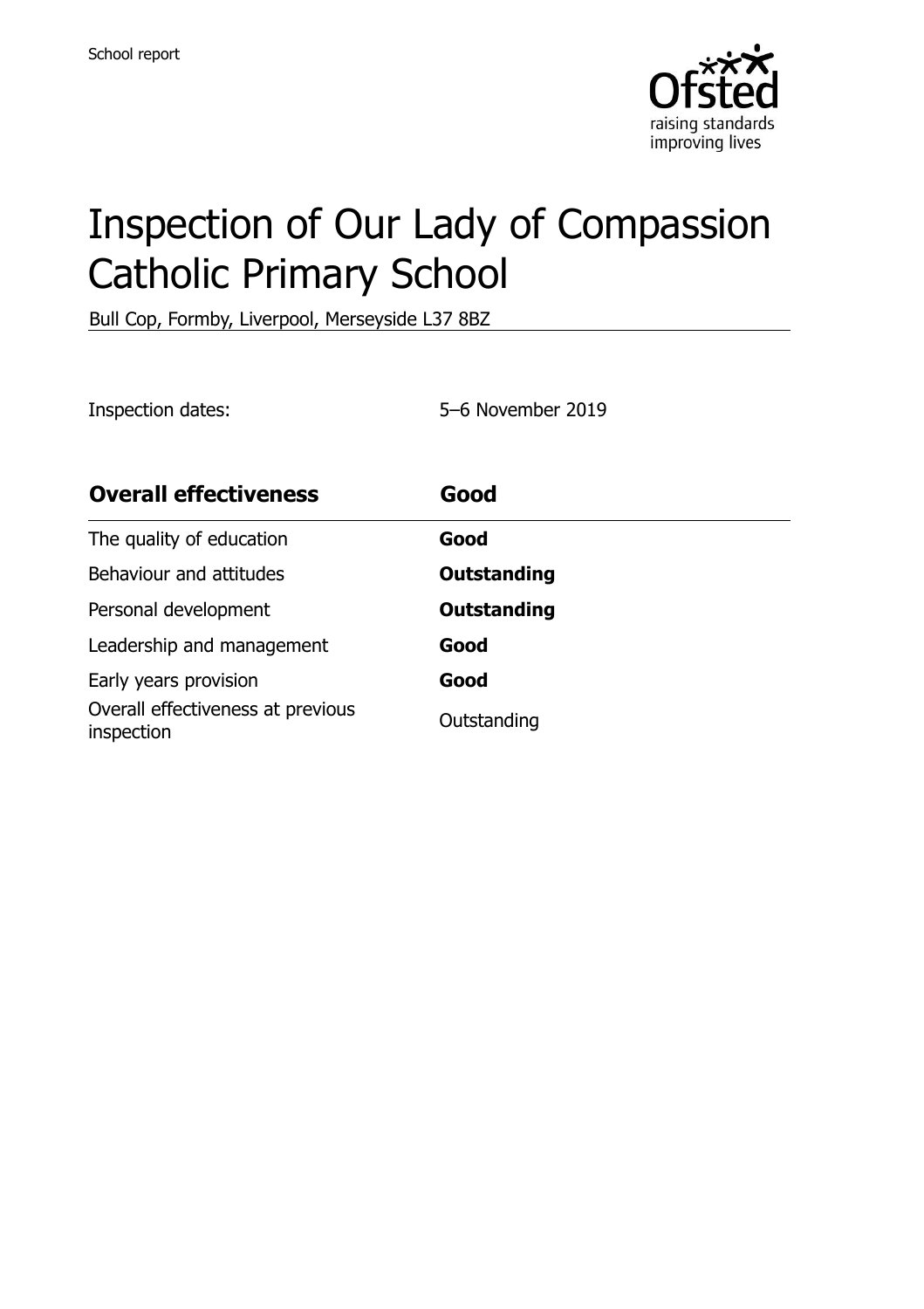

# **What is it like to attend this school?**

Our Lady of Compassion Primary School is the heart of its community. Leaders and staff ensure that pupils get the best possible start in life. They have the highest expectations of all pupils. Staff inspire pupils to be the best that they can be. The strong relationships between school and home have a positive impact on pupils' learning.

Pupils told us that they feel safe and enjoy coming to school. They want to learn and work hard in lessons. Pupils value the relationships that they have with their friends and with staff. As a result of excellent personal development, pupils are able to talk openly about how they feel. This helps them to understand how others may feel too. Staff expect pupils to behave exceptionally well and engage fully in their learning. Pupils want to learn because they enjoy their time at school.

Pupils know what is right and wrong. The school's code of conduct is simple and well understood. Pupils told us that bullying is rare. If it does happen, staff will sort it out.

Pupils take part in a wide range of clubs for sports and music. They are enormously proud of their achievements in regional sports and music competitions. There are also clubs to learn about life skills, such as cooking and Spanish, which pupils attend regularly and enjoy.

#### **What does the school do well and what does it need to do better?**

Leaders and teachers have put in place a curriculum that prepares pupils well for the next stage in their education. They are currently improving this curriculum to make it even more interesting for pupils. Teachers plan lessons that build on what pupils already know. This makes sure that pupils gain skills and knowledge in a logical order. It helps pupils to make links in their learning. Although there was a slight dip in those achieving the expected standard in key stage 1 in 2018, pupils achieved well in 2019 once again. Current pupils achieve well across key stages. They are well prepared for the next stages of their education.

Pupils have many opportunities to practise what they already know before they learn new things. For example, learning in mathematics is broken down into manageable parts for pupils. This gives pupils time to practise and discuss their thinking. In physical education (PE), leaders have thought carefully about the knowledge and skills that they want pupils to be able to have each year. For example, pupils know how to create high-quality sequences in gymnastics because of the movements they have learned in previous years.

Teachers' subject knowledge is strong. They are clear what they are going to teach and how this will help pupils to develop knowledge in the future. Plans show exactly what pupils should know at the end of each topic. Across all subjects, pupils achieve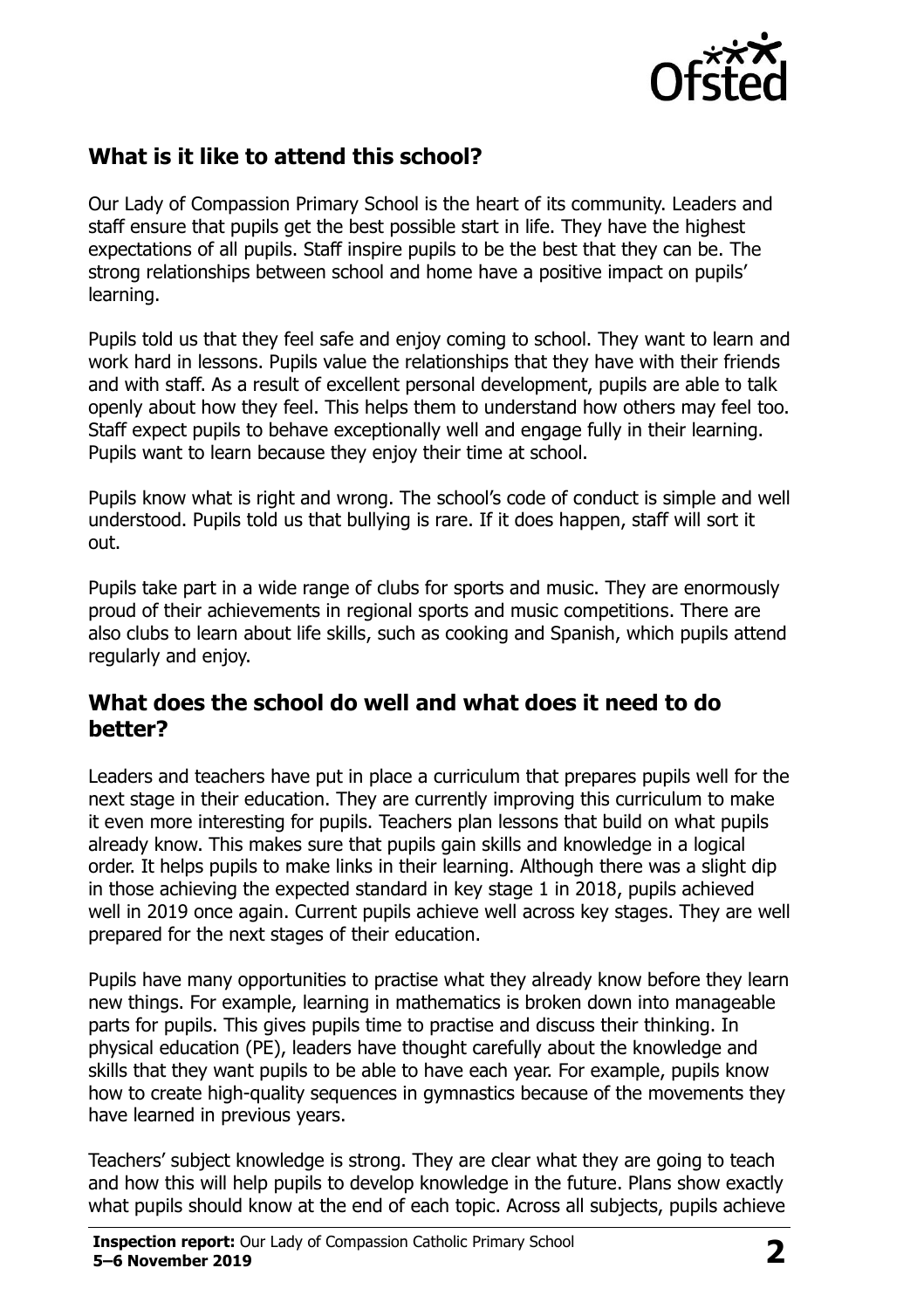

well. However, some pupils occasionally find it difficult to use what they already know to make connections to new learning. For example, inspectors found that some pupils did not use what they already knew about rivers to help them when they were learning about the River Nile in history.

Reading is at the heart of the school. Everyone in the school understands its importance. Pupils across the school enjoy reading and achieve well in this subject. Story times are a special and exciting time of the day. Staff read books that sometimes challenge pupils and at other times entertain. This fosters a love of reading. The teaching of phonics is a key strength. Teachers plan lessons well. Pupils' achievement in phonics is strong. By the end of Year 1, most pupils pass the phonics screening check.

Pupils with special educational needs and/or disabilities (SEND) achieve as well as all other pupils. This is because teachers and support staff meet their needs well.

The proportion of children who achieve a good level of development by the end of the Reception Year has recently improved. This is because staff now plan learning opportunities which build well on what children can already do. This ensures that children learn more and are able to do more by the time they enter Year 1.

Governors understand their statutory duties. They receive regular and detailed information from school leaders. They are proud of the core values that underpin the curriculum: 'employability, diversity, resilience and compassion'. Staff are proud to work at the school. They say that leaders consider their workload and well-being.

Leaders have made sure that pupils are extremely well prepared for life in modern Britain. Pupils understand that respect for other people is vitally important. They routinely support charities and volunteer to help others. Pupils are well prepared to be active, compassionate citizens of the future. They receive excellent opportunities for their ongoing personal development. Pupils' behaviour is exemplary.

### **Safeguarding**

The arrangements for safeguarding are effective.

Records are detailed and show that leaders follow up on any concerns quickly. There is a culture of safety around the school. This is strengthened by the caring relationships between staff and pupils. Staff are knowledgeable about safeguarding procedures. They are fully aware of the various signs and symptoms of abuse.

The safeguarding governor meets regularly with the headteacher to discuss safeguarding issues. They ensure that policies are up to date and that they are effective. Leaders make sure that all of the required checks are completed before adults are allowed to work with pupils.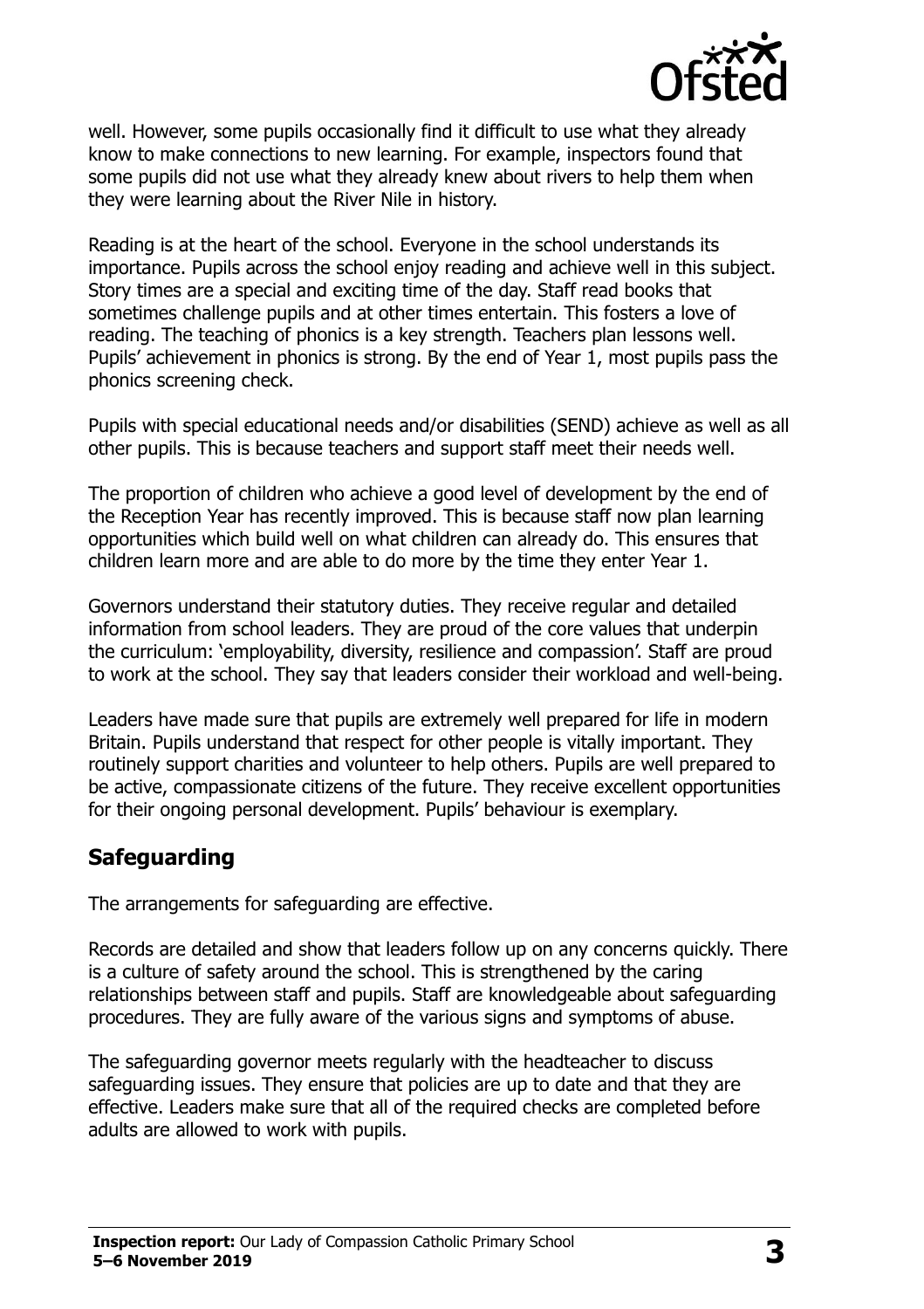

# **What does the school need to do to improve?**

# **(Information for the school and appropriate authority)**

- Leaders offer pupils a good-quality, well-planned curriculum. However, they know that there is still more to do to develop the school's curriculum further. Leaders should ensure that pupils know how to make connections between their prior learning, within and across subjects, when learning new concepts and ideas. This is to deepen pupils' knowledge and understanding.
- Recent improvements in the early years provision have contributed to the increase in the proportion of pupils achieving a good level of development at the end of Reception. However, these improvements are relatively new. Leaders should embed the recent strategies to improve provision in the early years foundation stage. This is to ensure that a greater proportion of children consistently achieve a good level of development and make strong progress from their starting points.

### **How can I feed back my views?**

You can use [Ofsted Parent View](http://parentview.ofsted.gov.uk/) to give Ofsted your opinion on your child's school, or to find out what other parents and carers think. We use Ofsted Parent View information when deciding which schools to inspect, when to inspect them and as part of their inspection.

The Department for Education has further quidance on how to complain about a school.

If you're not happy with the inspection or the report, you can [complain to Ofsted.](http://www.gov.uk/complain-ofsted-report)

#### **Further information**

You can search for [published performance information](http://www.compare-school-performance.service.gov.uk/) about the school.

In the report, '[disadvantaged pupils](http://www.gov.uk/guidance/pupil-premium-information-for-schools-and-alternative-provision-settings)' refers to those pupils who attract government pupil premium funding: pupils claiming free school meals at any point in the last six years and pupils in care or who left care through adoption or another formal route.

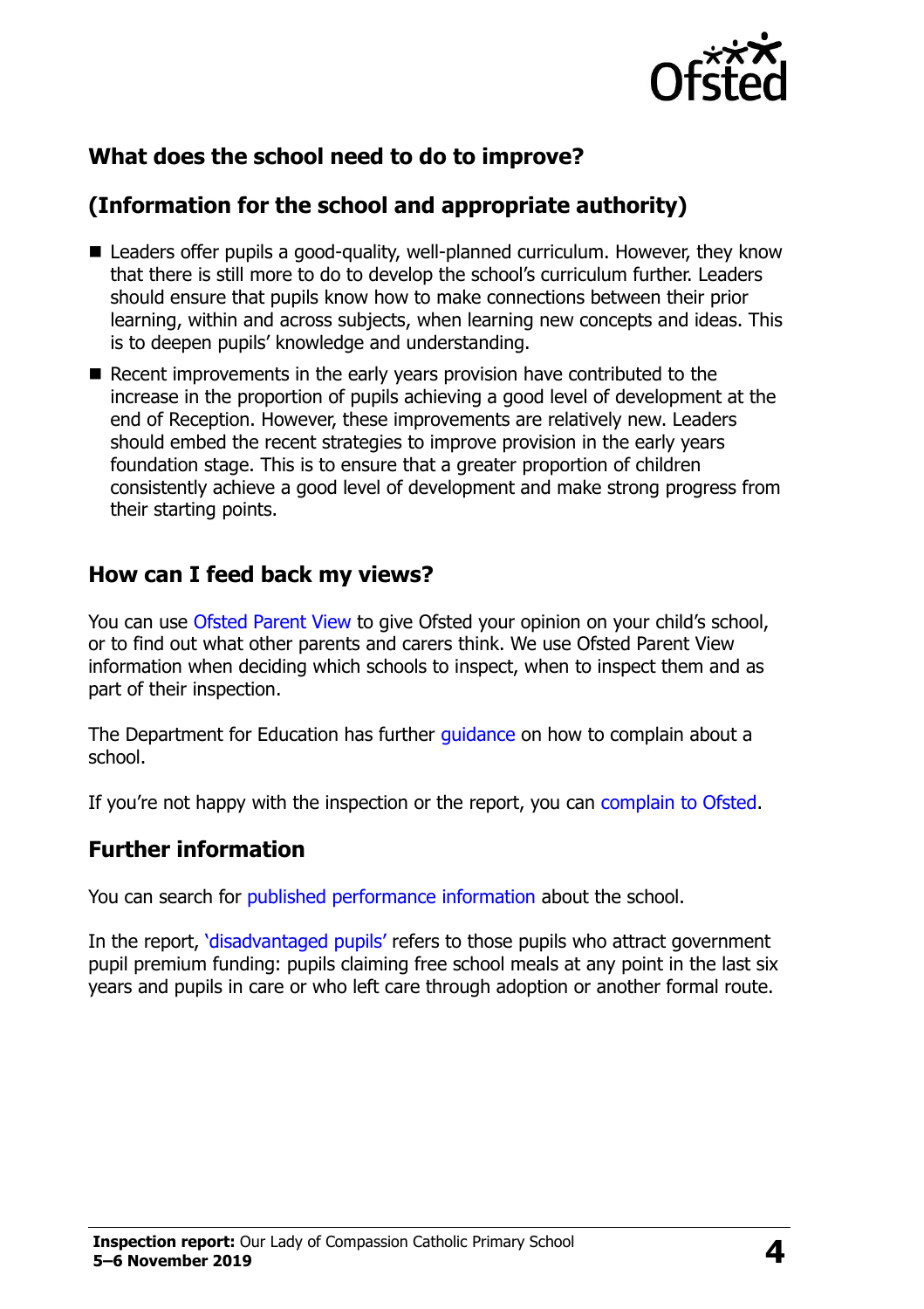

# **School details**

| Unique reference number             | 104930                |
|-------------------------------------|-----------------------|
| <b>Local authority</b>              | Sefton                |
| <b>Inspection number</b>            | 10110165              |
| <b>Type of school</b>               | Primary               |
| <b>School category</b>              | Voluntary aided       |
| Age range of pupils                 | 3 to 11               |
| <b>Gender of pupils</b>             | Mixed                 |
| Number of pupils on the school roll | 244                   |
| <b>Appropriate authority</b>        | The governing body    |
| <b>Chair of governing body</b>      | Mrs Kristina Hamilton |
| <b>Headteacher</b>                  | Mr Anthony Houghton   |
| Website                             | www.olocprimary.co.uk |
| Date of previous inspection         | 26 February 2007      |

# **Information about this school**

■ The last section 48 inspection of the Education Acts 2005 and 2011 was on 17 September 2019.

### **Information about this inspection**

We carried out this inspection under section 8 of the Education Act 2005. We deemed the inspection a section 5 inspection under the same Act.

- Inspectors met with the headteacher, deputy headteacher and three governors. We also spoke to staff about their well-being.
- We visited lessons, looked at pupils' work and spoke with them about their experience of school.
- The school's records of safeguarding checks and referrals to the local authority were reviewed. We spoke with staff about how they keep pupils safe. We also asked the pupils about how they keep themselves safe and what to do if they have concerns. We observed pupils playing at breaktime and lunchtime.
- One inspector spoke to parents at the start of the school day.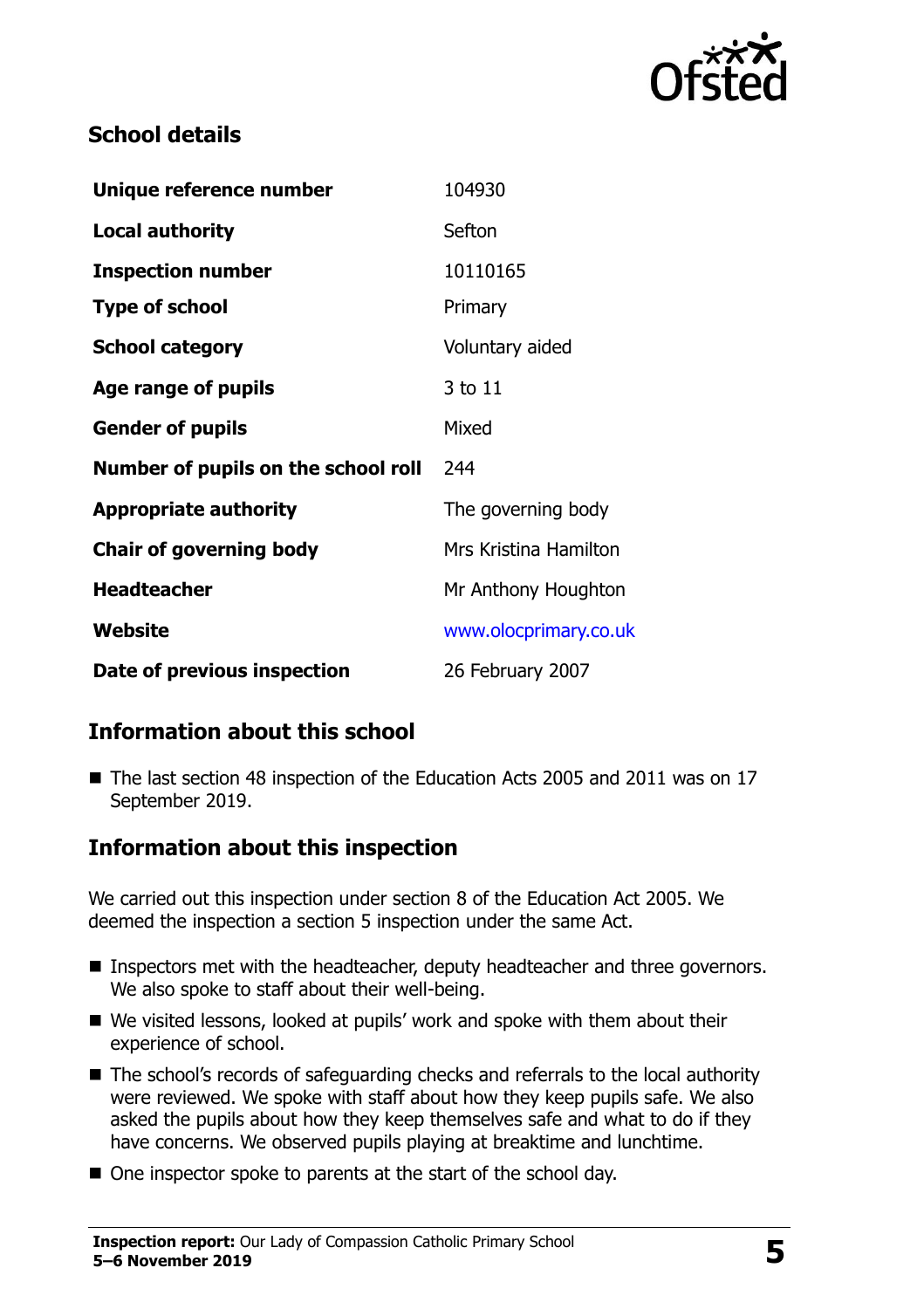

 $\blacksquare$  In considering the quality of education, we concentrated on reading, mathematics, PE and art in depth. We discussed the arrangements for the curriculum and teaching with curriculum leaders and senior leaders. We visited lessons and then talked with pupils about what they had been learning. We looked at pupils' books in these subjects and discussed learning with teachers.

#### **Inspection team**

Simon Hunter, lead inspector **Her Majesty's Inspector** 

Linda Griffiths **Contact Contact Contact Contact Contact Contact Contact Contact Contact Contact Contact Contact Contact Contact Contact Contact Contact Contact Contact Contact Contact Contact Contact Contact Contact Conta**